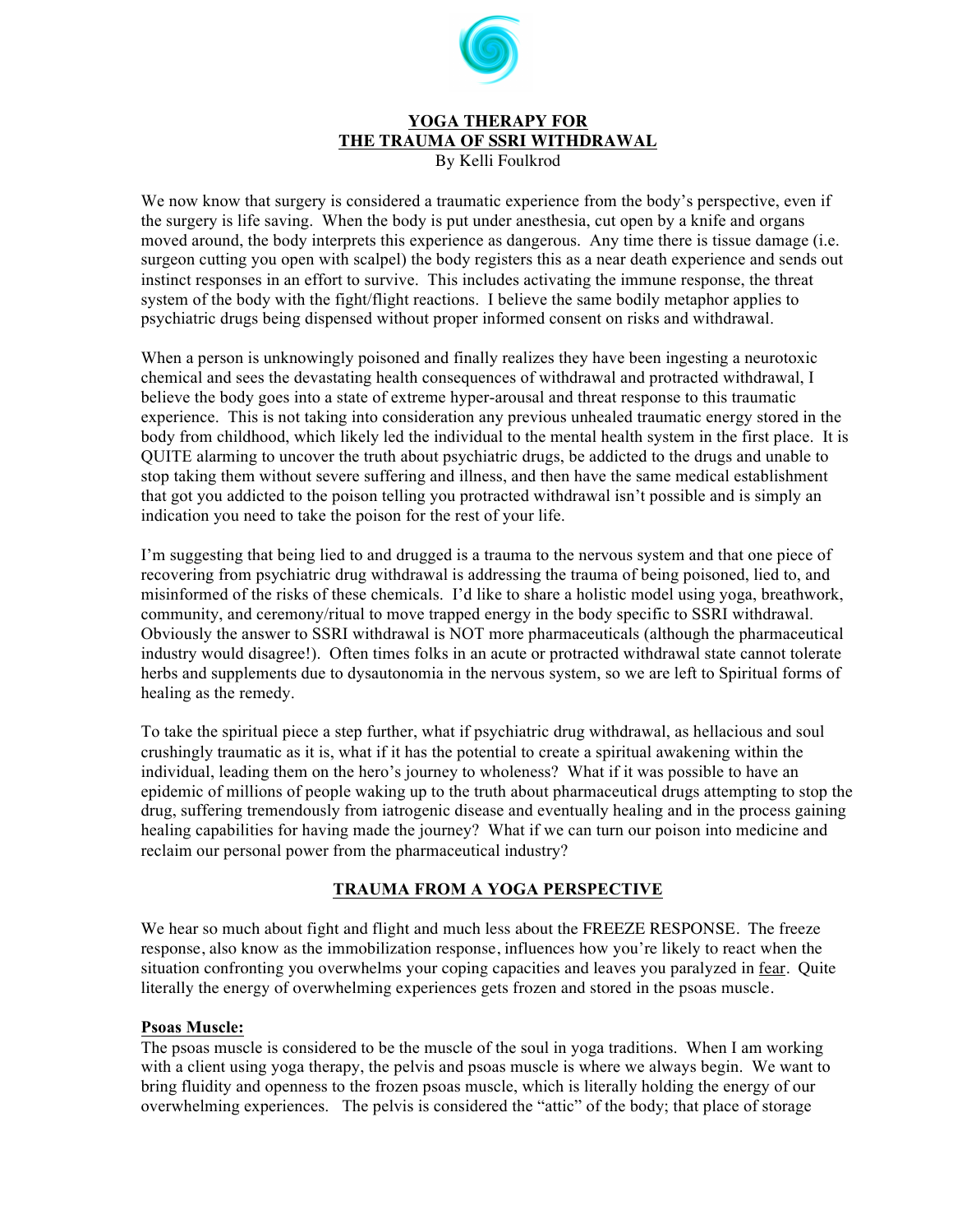where you shove boxes of your undigested emotional turmoil to deal with at a later date. Often times, hip openers, like pigeon pose, can elicit tears in my students. This is also the center of your body, connecting lower and upper parts of the body.

The psoas muscle starts in the low back, attaching to the vertebra lowest rib attaches (T12), and also attaching to the vertebrae of the lumbar spine  $(L1-5)$ . It then runs over the front of hips on both sides, cradling the pelvis and attaches at the top of the thigh bone. The psoas muscle becomes engaged when the body enters the fight flight response, and it is a central part of the body's stress and fear responses. The psoas muscle is the only muscle that connects your spine to your legs, and so it is vital to walking and running (mobility).

There is also a feedback mechanism between the psoas and the nervous system, since the lumbar nerve plexus is embedded within the psoas. A tensed psoas influences the operation of the vagus nerve, which signals to the nervous system there is danger and elicits a state of alert, telling the body to stay in the active/ready mode, and not to relax. In other words, when your psoas stays tensed, you stay in the fight or flight system. For many people, the psoas and sympathetic nervous systems are over-engaged, not only because of sitting, but also because of the levels of stress or anxiety involved in life, and we know that psychiatric drug withdrawal is VERY stressful on the body.

### **Releasing the psoas:**

## 1. Breath

Diaphragmatic breathing relaxes psoas and stimulates the vagus nerve, which brings the relaxation response. This means not just chest breathing, but expanding the diaphragm and ribs, enabling a much deeper breath. There are many breathing techniques that help with this and one of my favorites is ratio or coherent breath.

### 2. Meditation

Most people have little attention for their psoas and so can't feel if its tensed or not. This is something you can change through exercises in body awareness. Becoming aware of whether it is tense or not is the first stage in releasing the tension. Sometimes solo meditation is contraindicated in high states of anxiety (benzo WD case example).

## 3. YOGA

There are many yoga poses that help to relax the psoas muscle. Lunges and warrior poses (demo) quickly and gently invite the psoas muscle to lengthen, stretch, and relax. It is within the tightness and constriction of the muscles and fascia of the psoas where the energy of traumatic experiences is held.

### **Backbends for relaxation response**

Backbending yoga poses open the heart center and release the spine. In many ways, they could be considered quite emotionally vulnerable postures to place the body in and are sometimes met with resistance. However the vulnerability risk is worth it, because the science of yoga is now showing us that backbends help to reset the Autonomic Nervous System (ANS) and drop the body into the relaxation/parasympathetic response more rapidly.

### **Vagus Nerve:**

The ANS regulates internal organ functions, such as heart rate, digestion rate and pupil dilation. It also responds to trauma or threat. The ANS is conceptualized as two branches, the sympathetic and parasympathetic nervous systems. The sympathetic nervous system activates the body, especially during emergencies ("fight-or-flight"); the parasympathetic is calming ("rest-and-digest").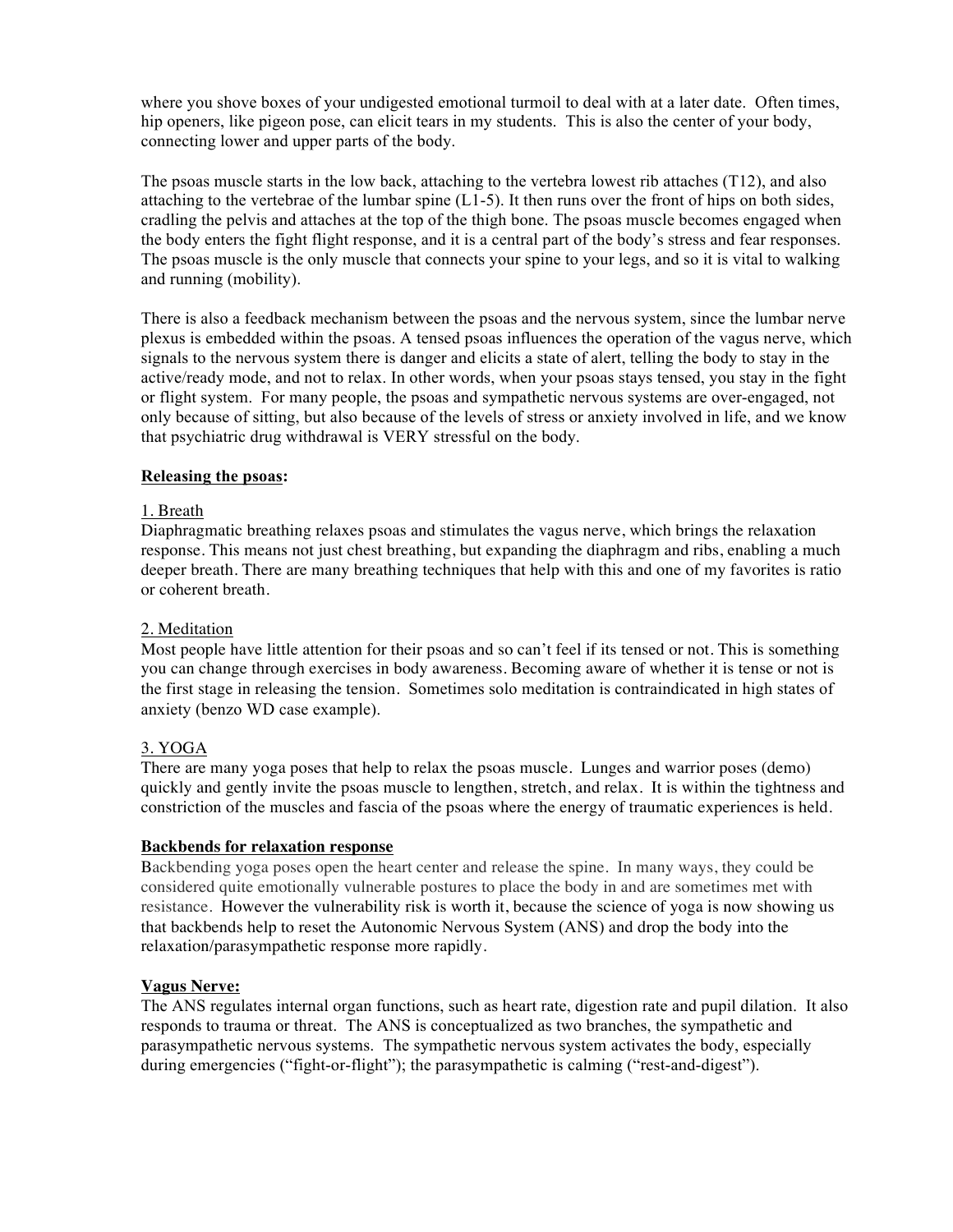The vagus nerve regulates the heart, face, lungs and breath; all parts of the body used to interact with others. This mammalian system is what Dr. Porges calls "social engagement system." According to Porges, social engagement, in turn, works to "down regulate" (calm) the sympathetic nervous system, and the fight response. Stated another way, it is in large part through our face/heart/brain connection, mediated by the vagus nerve, that we learn to temper our responses to interpersonal threats and challenges.

## **Vagal Tone (Heart Rate Variability) Exercises:**

- **Humming (Or chanting or singing!)**: The vagus nerve passes through by the vocal cords and the inner ear and the vibrations of humming is a free and easy way to influence your nervous system. Simply pick some favorite tune and you're ready to go. Or if yoga fits your lifestyle chanting "OM" and other mantras works too. Notice sensations in your chest, throat, and head.
- **Connection**: Healthy connections and relationship to others is vital to all healing process. SSRI Withdrawal breeds isolation and social withdrawal. "Prolonged Hugging" in powerful exercise also known as "hugging until relaxed." The instructions are to "stand and place your arms around your partner, focus on yourself, and quiet yourself down, way down."
- **Cold Water**: Try finishing your next shower with at least 30 seconds of cold water or splashing your face with ice cold water. The mechanism here is not known, however acute cold exposure has been shown to activate the vagus nerve and decrease the sympathetic "fight or flight" response and increase parasympathetic activity.

## **Social Engagement System:**

Dr. Porges' 1994 Polyvagal Theory says the ANS is a hierarchical system of three circuits, "in which *newer circuits inhibit older circuits"*. And when an individual gets threatened, those systems resort to older and older circuits, in an attempt to survive."

Once a threat is registered, a mammal starts out trying to use the "social engagement system" to look at each other and resolve things warmly; that's our first, vagus parasympathtic circuit. If that fails, we devolve into more primitive fight/flight animal system kicks in, where our sympathetic circuits take over and juice up our adrenalin. And if that fails, our ancient reptilian unmyelinated vagus circuit takes over and knocks us out into immobilization, called dissociation in humans.

A huge part of the problem, in my opinion, about the epidemic of traumatized people enduring psychiatric drug withdrawal that is not recognized or validated by the medical community or largely the mental health system. It is the ultimate slap in the face, the lack of community and social engagement for those who have been harmed by psychiatry. SSRI withdrawal is INCREDIBLY isolating. Most mainstream folks don't get it, or believe it, and most people in acute withdrawal are told they are making it up, their lab work is fine, so it must all be "in their head". My theory is that if we had community support around people in withdrawal, the withdrawal symptoms could be lessened by accessing the social engagement system of the nervous system without resorting to the immobilization response and the individual getting stuck in the trauma of withdrawal. \* Insert 5-minute elevator pitch for ORGANIC MENTAL HEALTH HEALING CENTER  $\odot$ 

## **Orienting Response:**

## **Embodiment Practices**

The orienting response is the body's immediate response to a change in its environment, when that change is not sudden enough to elicit the startle reflex. It is an evolutionary mechanism to scan the environment for a sense of safety in novel situations.

**Orienting Exercise**: Find a comfortable seat. With eyes open turn your head slowly side to side, taking in the room around you, noticing sights, sounds, smells and whatever else is present. Now, close your eyes and again turn your head side to side. Repeat three times, get still and notice how your body feels.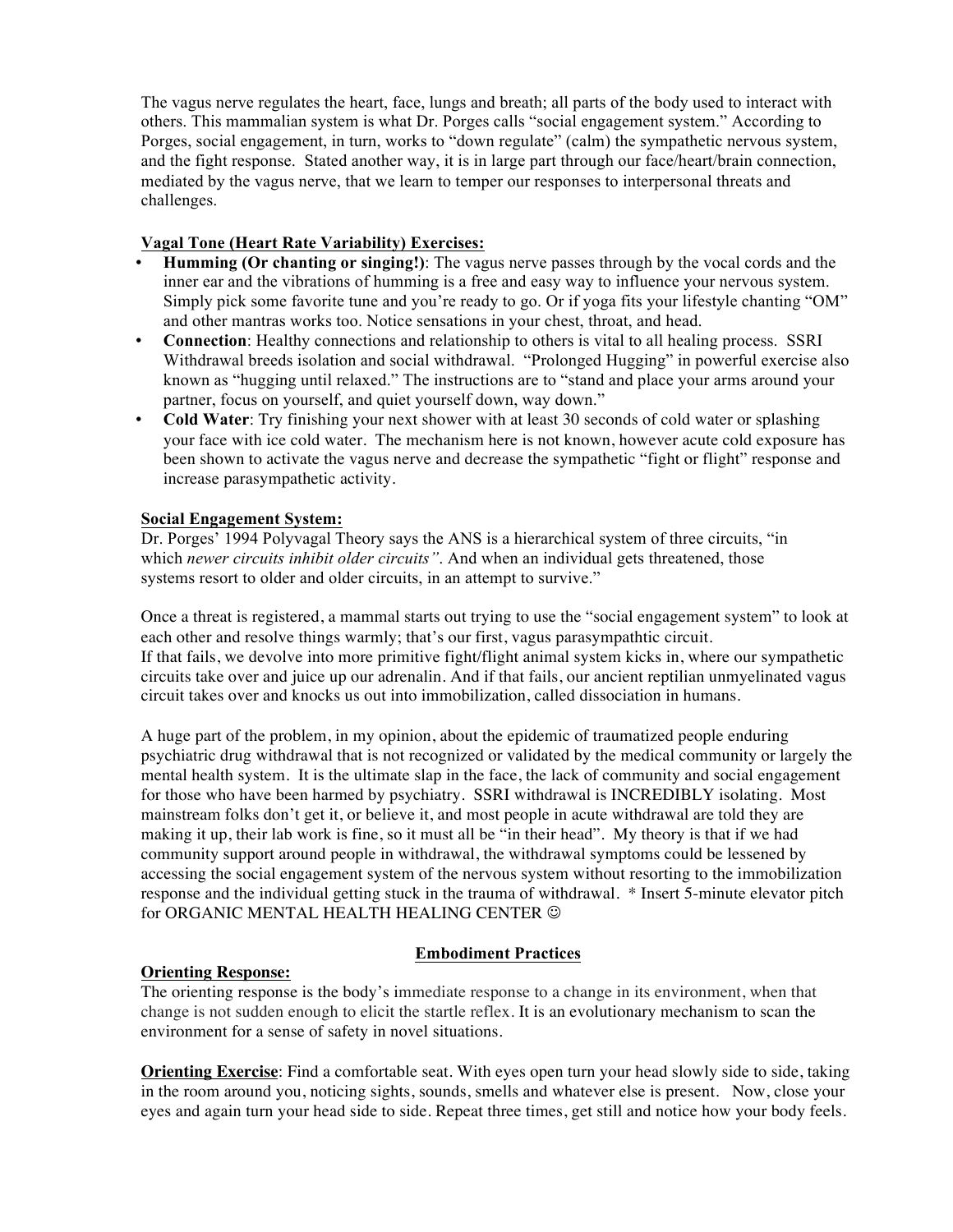When we turn our heads side to side and look around the room, we have scanned for potential threats *to safety and this physiologically calms the nervous system to feel more comfortable in a new space. This stops hyper-vigilance and allows the individual to feel grounded and safe.*

## **Trauma Releasing Exercises:**

**Body Boundaries** – Trauma victims often live disemobidied, or lacking a sense of bodily sensation awareness. So the first step of working with a traumatized nervous system is to bring awareness back into the body. One tool I use is to expand the awareness of yourself just 3-6 inches outside of the perimeter of the body. Tracing awareness in the minds eye starting with crown of head and extending all the way down to the toes, sensing the space just outside the body. Also another exercise is to take the hands and gently pat the perimeter of the body, silently in the mind saying this is my body, it is safe to be in the body.

**Trembling and Shaking** – learning from animals in the wild and how they discharge trauma and predatory overhwhelm from their nervous system. Birds don't fly around with PTSD or depression due to almost being eaten…they instinctually know how to reset the system and discharge the energy of the fight vs flight system from the body after the scary experience has stopped. There are specific postures and movements that can be done to fatigue the sympathetic nervous system muscles (thighs, calves, etc) in order to induce trembling and shaking. Another option is instructing and cuing the body to play out the movements of flight or fight that got shut down during the original trauma; for example "throw a tantrum or run like hell" and allowing the body to act out that movement.

**Felt Sense Exercises** – Far too many people intellectualize their humanity and live disconnected from the sensations in the body. The unconscious mind works on metaphor and symbolism and therefore we can access deeper aspects of the psyche for healing by getting back in touch with the "felt sense" of the body.

Prompts:

-What do you SENSE in your body when you recall learning the truth about psychiatric drugs? What is your bodily felt sense, or how does your body feel when you remember that? -Sense ALL of it. -Are the qualities of sensation clear or unclear?

-Are there any words, phrases, images that come from this felt-sense?

### **Descriptors for the Felt Sense:**

- 1. **feeling/sensation**
	- a. **pressure –** even, uneven, supportive, crushing, little circulation
	- b. **air –** gentle, cool, warm, right, left, stimulating, rush, like a feather, like mist
	- c. **tension –** solid, dense, warm, cold, inflamed, protective, constricting, angry, sad
	- d. **pain –** ache, sharp, twinge, slight, stabbing
	- e. **tingling –** pricks, vibration, tickling, numb
	- f. **itch –** mild itch, angry itch, irritating itch, subtle itch, small itch, large area of itching
- 2. **temperature –** warm, hot, burning, cool, cold, clammy, icy, frozen, oven, fire, sunshine
- 3. **size** small, medium, big
- 4. **shape** flat, circle, blob, triangle
- 5. **weight –** light, heavy
- 6. **motion** circular, erratic, straight line
- 7. **speed** fast, slow, still